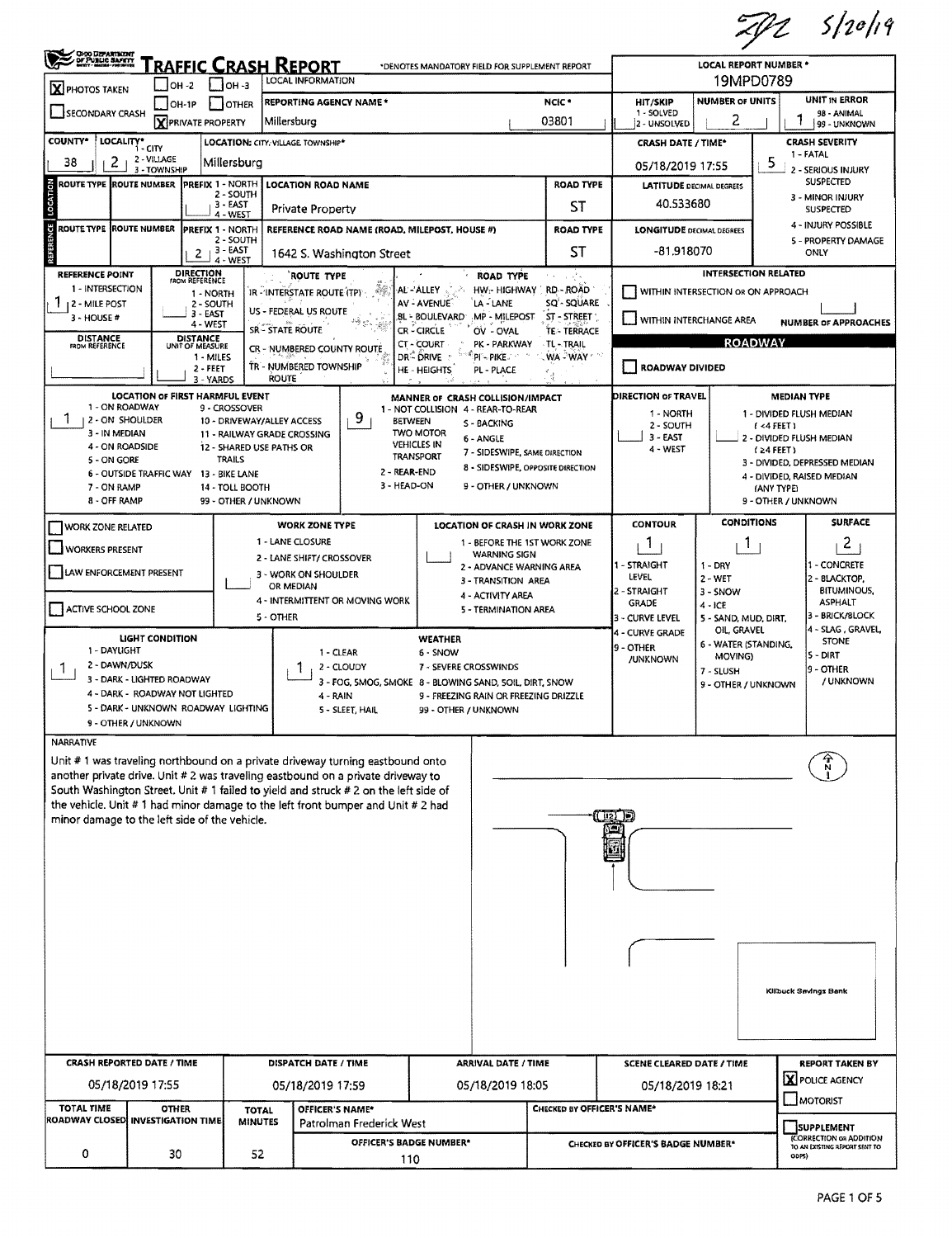| <b>ORGO DEPARTMENT</b><br>OF PUBLIC GATETY |                                                                            |                                                           |                                                                               |                                            |                                                             |                                                   |                                                   | <b>LOCAL REPORT NUMBER</b><br>19MPD0789 |                                                                      |  |  |  |  |  |
|--------------------------------------------|----------------------------------------------------------------------------|-----------------------------------------------------------|-------------------------------------------------------------------------------|--------------------------------------------|-------------------------------------------------------------|---------------------------------------------------|---------------------------------------------------|-----------------------------------------|----------------------------------------------------------------------|--|--|--|--|--|
| UNIT#                                      | OWNER NAME: LAST, FIRST, MIDDLE (CI SAME AS DRIVER)                        |                                                           |                                                                               |                                            |                                                             | OWNER PHONE:INCLUDE AREA CODE (E) SAME AS DRIVER) | DAMAGE                                            |                                         |                                                                      |  |  |  |  |  |
|                                            | ARNOLD, JOHN, W                                                            |                                                           |                                                                               |                                            |                                                             |                                                   |                                                   | <b>DAMAGE SCALE</b>                     |                                                                      |  |  |  |  |  |
|                                            | OWNER ADDRESS: STREET, CITY, STATE, ZIP ( C SAME AS DRIVER)                |                                                           |                                                                               |                                            |                                                             |                                                   | 1 - NONE                                          |                                         | 3 - FUNCTIONAL DAMAGE                                                |  |  |  |  |  |
| š                                          | 208 E SOUTH STREET, SHREVE, OH, 44676                                      |                                                           |                                                                               |                                            |                                                             |                                                   | 2<br>2 - MINOR DAMAGE                             |                                         | 4 - DISABLING DAMAGE                                                 |  |  |  |  |  |
|                                            | COMMERCIAL CARRIER; NAME, ADDRESS, CITY, STATE, ZIP                        |                                                           |                                                                               |                                            |                                                             | COMMERCIAL CARRIER PHONE: INCLUDE AREA CODE       | 9 - UNKNOWN                                       |                                         |                                                                      |  |  |  |  |  |
|                                            |                                                                            |                                                           |                                                                               |                                            |                                                             |                                                   | <b>DAMAGED AREA(S)</b><br>INDICATE ALL THAT APPLY |                                         |                                                                      |  |  |  |  |  |
|                                            | LP STATE   LICENSE PLATE #                                                 |                                                           | <b>VEHICLE IDENTIFICATION #</b>                                               |                                            | <b>VEHICLE YEAR</b>                                         | <b>VEHICLE MAKE</b>                               |                                                   |                                         |                                                                      |  |  |  |  |  |
| OН                                         | HIF4604<br><b>INSURANCE COMPANY</b>                                        |                                                           | 2FMDK48C28BA66752<br><b>INSURANCE POLICY #</b>                                |                                            | 2008<br>COLOR                                               | FORD<br><b>VEHICLE MODEL</b>                      |                                                   |                                         | 12                                                                   |  |  |  |  |  |
| <b>X</b> INSURANCE                         | GRANGE                                                                     |                                                           | 3885069                                                                       |                                            | BLK                                                         | EDGE                                              |                                                   |                                         |                                                                      |  |  |  |  |  |
|                                            | <b>TYPE OF USE</b>                                                         |                                                           | US DOT #                                                                      |                                            | TOWED BY: COMPANY NAME                                      |                                                   |                                                   |                                         |                                                                      |  |  |  |  |  |
| COMMERCIAL                                 | <b>GOVERNMENT</b>                                                          | IN EMERGENCY<br><b>RESPONSE</b>                           |                                                                               |                                            |                                                             |                                                   |                                                   |                                         |                                                                      |  |  |  |  |  |
| <b>INTERLOCK</b>                           |                                                                            | # OCCUPANTS                                               | VEHICLE WEIGHT GVWR/GCWR<br>1 - ≤10K LBS.                                     |                                            | <b>HAZARDOUS MATERIAL</b><br>MATERIAL<br>CLASS <sup>#</sup> | PLACARD ID#                                       |                                                   |                                         |                                                                      |  |  |  |  |  |
| DEVICE<br>EQUIPPED                         | <b>HIT/SKIP UNIT</b>                                                       | 0                                                         | 2 - 10.001 - 26K LBS.<br>$3 - 26K$ LBS.                                       |                                            | RELEASED<br>PLACARD                                         |                                                   |                                                   |                                         |                                                                      |  |  |  |  |  |
|                                            | 1 - PASSENGER CAR                                                          | 6 - VAN (9-15 SEATS)                                      | 12 - GOLF CART                                                                | 18 - LIMO (LIVERY VEHICLE)                 |                                                             | 23 - PEDESTRIAN/SKATER                            |                                                   |                                         |                                                                      |  |  |  |  |  |
|                                            | 2 - PASSENGER VAN<br>(MINIVAN)                                             | 7 - MOTORCYCLE 2-WHEELED                                  | 13 - SNOWMOBILE                                                               | 19 - BUS (16+ PASSENGERS)                  |                                                             | 24 - WHEELCHAIR (ANY TYPE)                        |                                                   |                                         |                                                                      |  |  |  |  |  |
| UNIT TYPE 3 - SPORT UTILITY                |                                                                            | 8 - MOTORCYCLE 3-WHEELED<br>9 - AUTOCYCLE                 | 14 - SINGLE UNIT<br><b>TRUCK</b>                                              | 20 - OTHER VEHICLE<br>21 - HEAVY EQUIPMENT |                                                             | 2S - OTHER NON-MOTORIST<br>26 - BICYCLE           |                                                   |                                         |                                                                      |  |  |  |  |  |
|                                            | VEHICLE<br>4 - PICK UP                                                     | 10 - MOPED OR MOTORIZED<br>BICYCLE                        | 15 - SEMI-TRACTOR<br>16 - FARM EQUIPMENT                                      | 22 - ANIMAL WITH RIDER OR                  |                                                             | 27 - TRAIN                                        |                                                   |                                         |                                                                      |  |  |  |  |  |
|                                            | 5 - CARGO VAN                                                              | 11 - ALL TERRAIN VEHICLE                                  | 17 - MOTORHOME                                                                |                                            | ANIMAL-DRAWN VEHICLE                                        | 99 - UNKNOWN OR HIT/SKIP                          |                                                   |                                         |                                                                      |  |  |  |  |  |
|                                            | (ATV/UTV)<br># OF TRAILING UNITS                                           |                                                           |                                                                               |                                            |                                                             |                                                   |                                                   |                                         |                                                                      |  |  |  |  |  |
| EHICL                                      | WAS VEHICLE OPERATING IN AUTONOMOUS                                        |                                                           | 0 - NO AUTOMATION                                                             |                                            | 3 - CONDITIONAL AUTOMATION 9 - UNKNOWN                      |                                                   |                                                   |                                         |                                                                      |  |  |  |  |  |
|                                            | MODE WHEN CRASH OCCURRED?                                                  | 0                                                         | 1 - DRIVER ASSISTANCE                                                         | 4 - HIGH AUTOMATION                        |                                                             |                                                   |                                                   |                                         |                                                                      |  |  |  |  |  |
|                                            | 1-YES 2-NO 9-OTHER / UNKNOWN                                               |                                                           | AUTONOMOUS 2 - PARTIAL AUTOMATION S - FULL AUTOMATION                         |                                            |                                                             |                                                   |                                                   |                                         |                                                                      |  |  |  |  |  |
|                                            |                                                                            | MODE LEVEL                                                |                                                                               |                                            |                                                             |                                                   |                                                   |                                         |                                                                      |  |  |  |  |  |
|                                            | 1 - NONE<br>2 - TAXI                                                       | 6 - 8US - CHARTER/TOUR<br>7 - BUS - INTERCITY             | $11 - FIRE$<br>12 - MILITARY                                                  | <b>16 - FARM</b>                           | 17 - MOWING                                                 | 21 - MAIL CARRIER<br>99 - OTHER / UNKNOWN         |                                                   |                                         |                                                                      |  |  |  |  |  |
|                                            | 3 - ELECTRONIC RIDE<br>SHARING                                             | 8 - 8US - SHUTTLE                                         | 13 - POLICE                                                                   |                                            | 18 - SNOW REMOVAL                                           |                                                   |                                                   |                                         |                                                                      |  |  |  |  |  |
| SPECIAL                                    | <b>FUNCTION 4 - SCHOOL TRANSPORT</b>                                       | $9 - 8US - OTHER$<br>10 - AMBULANCE                       | 14 - PUBLIC UTILITY<br>15 - CONSTRUCTION EQUIP.                               |                                            | 19 - TOWING<br>20 - SAFETY SERVICE                          |                                                   |                                                   |                                         |                                                                      |  |  |  |  |  |
|                                            | 5 - 8US - TRANSIT/COMMUTER                                                 |                                                           |                                                                               |                                            | PATROL                                                      |                                                   |                                                   | 12                                      | 12                                                                   |  |  |  |  |  |
| 7                                          | 1 - NO CARGO BODY TYPE                                                     | 4 - LOGGING                                               | 7 - GRAIN/CHIPS/GRAVEL                                                        | 11 - DUMP                                  |                                                             | 99 - OTHER / UNKNOWN                              |                                                   |                                         |                                                                      |  |  |  |  |  |
| CARGO                                      | / NOT APPLICABLE<br>$2 - BUS$                                              | 5 - INTERMODAL<br><b>CONTAINER CHASSIS</b>                | 8 - POLE<br>9-CARGO TANK                                                      |                                            | 12 - CONCRETE MIXER<br>13 - AUTO TRANSPORTER                |                                                   |                                                   |                                         | 糨<br>э<br>9 I                                                        |  |  |  |  |  |
| <b>BODY</b>                                | 3 - VEHICLE TOWING<br>ANOTHER MOTOR VEHICLE                                | 6 - CARGOVAN<br>/ENCLOSED BOX                             | 10 - FLAT BED                                                                 |                                            | 14 - GARBAGE/REFUSE                                         |                                                   |                                                   |                                         |                                                                      |  |  |  |  |  |
| TYPE                                       | 1 - TURN SIGNALS                                                           | 4 - BRAKES                                                | 7 - WORN OR SLICK TIRES                                                       |                                            | 9 - MOTOR TROUBLE                                           | 99 - OTHER / UNKNOWN                              |                                                   |                                         |                                                                      |  |  |  |  |  |
|                                            | 2 - HEAD LAMPS                                                             | <b>S-STEERING</b>                                         | <b>8 - TRAILER EQUIPMENT</b>                                                  |                                            | 10 - DISABLED FROM PRIOR                                    |                                                   |                                                   |                                         |                                                                      |  |  |  |  |  |
| <b>VEHICLE</b><br><b>DEFECTS</b>           | 3 - TAIL LAMPS                                                             | 6 - TIRE BLOWOUT                                          | DEFECTIVE                                                                     |                                            | <b>ACCIDENT</b>                                             |                                                   |                                                   |                                         |                                                                      |  |  |  |  |  |
|                                            | 1 - INTERSECTION -                                                         | 4 - MIDBLOCK -                                            |                                                                               |                                            | 10 - DRIVEWAY ACCESS                                        | 99 - OTHER / UNKNOWN                              | $\Box$ - NO DAMAGE [ 0 ]                          |                                         | L. UNDERCARRIAGE [ 14 ]                                              |  |  |  |  |  |
|                                            | MARKED CROSSWALK                                                           | MARKED CROSSWALK                                          | 7 - SHOULDER/ROADSIDE<br><b>B SIDEWALK</b>                                    |                                            | 11 - SHARED USE PATHS                                       |                                                   | $\Box$ -TOP[13]                                   |                                         | $\Box$ - ALL AREAS [ 15 ]                                            |  |  |  |  |  |
| LOCATION                                   | NON-MOTORIST 2 - INTERSECTION -<br>UNMARKED CROSSWALK                      | 5 - TRAVEL LANE -<br>OTHER LOCATION                       | 9 - MEDIAN/CROSSING                                                           |                                            | OR TRAILS<br>12 - FIRST RESPONDER                           |                                                   |                                                   | $\Box$ - UNIT NOT AT SCENE [ 16 ]       |                                                                      |  |  |  |  |  |
|                                            | AT IMPACT 3 - INTERSECTION - OTHER                                         | <b>6 - BICYCLE LANE</b>                                   | <b>ISLAND</b>                                                                 |                                            | AT INCIDENT SCENE                                           |                                                   |                                                   |                                         |                                                                      |  |  |  |  |  |
|                                            | 1 - NON-CONTACT                                                            | 1 - STRAIGHT AHEAD<br>2 - BACKING                         | 9 - LEAVING TRAFFIC<br>LANE                                                   |                                            | 15 - WALKING, RUNNING,<br>JOGGING, PLAYING                  | 21 - STANDING OUTSIDE<br>DISABLED VEHICLE         |                                                   | INITIAL POINT OF CONTACT                |                                                                      |  |  |  |  |  |
| 4                                          | 2 - NON-COLLISION                                                          | 3 - CHANGING LANES                                        | 10 - PARKED<br>11 - SLOWING OR STOPPED                                        |                                            | 16 - WORKING<br>17 - PUSHING VEHICLE                        | 99 - OTHER / UNKNOWN                              | 0 - NO DAMAGE                                     |                                         | 14 - UNDERCARRIAGE<br>1-12 - REFER TO UNIT 15 - VEHICLE NOT AT SCENE |  |  |  |  |  |
| <b>ACTION</b>                              | 3 - STRIKING<br><b>4 - STRUCK</b>                                          | 4 - OVERTAKING/PASSING<br>PRE-CRASH 5 - MAKING RIGHT TURN | IN TRAFFIC                                                                    |                                            | 18 - APPROACHING OR                                         |                                                   | 11                                                | <b>DIAGRAM</b>                          |                                                                      |  |  |  |  |  |
|                                            | 5 - BOTH STRIKING                                                          | ACTIONS 6 - MAKING LEFT TURN<br>7 - MAKING U-TURN         | 12 - DRIVERLESS<br>13 - NEGOTIATING A CURVE                                   |                                            | LEAVING VEHICLE<br>19 - STANDING                            |                                                   | 13 - TOP                                          |                                         | 99 - UNKNOWN                                                         |  |  |  |  |  |
|                                            | & STRUCK                                                                   | <b>8 - ENTERING TRAFFIC</b>                               | 14 - ENTERING OR CROSSING 20 - OTHER NON-MOTORIST                             |                                            |                                                             |                                                   |                                                   |                                         |                                                                      |  |  |  |  |  |
|                                            | 9 - OTHER / UNKNOWN<br>1 - NONE                                            | LANE                                                      | <b>SPECIFIED LOCATION</b><br>B - FOLLOWING TOO CLOSE 13 - IMPROPER START FROM |                                            | 18 - OPERATING DEFECTIVE                                    | 23 - OPENING DOOR INTO                            |                                                   | TRAFFIC                                 |                                                                      |  |  |  |  |  |
|                                            | 2 - FAILURE TO YIELD                                                       | /ACDA                                                     | A PARKED POSITION                                                             |                                            | EQUIPMENT                                                   | ROADWAY                                           | <b>TRAFFICWAY FLOW</b><br>1 - ONE-WAY             |                                         | <b>TRAFFIC CONTROL</b><br>1 - ROUNDABOUT 4 - STOP SIGN               |  |  |  |  |  |
| 2                                          | 3 - RAN RED LIGHT<br>4 - RAN STOP SIGN                                     | 9 - IMPROPER LANE<br>CHANGE                               | 14 - STOPPED OR PARKED<br>ILLEGALLY                                           |                                            | 19 - LOAD SHIFTING<br>/FALLING/SPILLING                     | 99 - OTHER IMPROPER<br><b>ACTION</b>              | 2 - TWO-WAY                                       | 2 - SIGNAL                              | 5 - YIELD SIGN                                                       |  |  |  |  |  |
|                                            | 5 - UNSAFE SPEED<br>CONTRIBUTING 6 - IMPROPER TURN                         | 10 - IMPROPER PASSING                                     | 15 - SWERVING TO AVOID                                                        |                                            | 20 - IMPROPER CROSSING                                      |                                                   | 2                                                 | ь<br>3 - FLASHER                        | <b>6 - NO CONTROL</b>                                                |  |  |  |  |  |
|                                            | CIRCUMSTANCES <sub>7 - LEFT OF CENTER</sub>                                | 11 - DROVE OFF ROAD<br>12 - IMPROPER BACKING              | 16 - WRONG WAY<br>17 - VISION OBSTRUCTION                                     |                                            | 21 - LYING IN ROADWAY<br>22 - NOT DISCERNIBLE               |                                                   | # OF THROUGH LANES                                |                                         | <b>RAIL GRADE CROSSING</b>                                           |  |  |  |  |  |
|                                            |                                                                            |                                                           |                                                                               |                                            |                                                             |                                                   | <b>ON ROAD</b>                                    |                                         | 1 - NOT INVLOVED                                                     |  |  |  |  |  |
| SEOUENCE OF EVENTS                         |                                                                            |                                                           |                                                                               |                                            |                                                             |                                                   | 2                                                 |                                         | 2 - INVOLVED-ACTIVE CROSSING<br>3 - INVOLVED-PASSIVE CROSSING        |  |  |  |  |  |
| 20                                         | 1 - OVERTURN/ROLLOVER<br>2 - FIRE/EXPLOSION                                | 7 - SEPARATION OF UNITS<br><b>8 - RAN OFF ROAD RIGHT</b>  | 12 - DOWNHILL RUNAWAY<br>13 - OTHER NON-COLLISION 20 - MOTOR VEHICLE IN       |                                            | 19 - ANIMAL -OTHER                                          | 23 - STRUCK BY FALLING,<br>SHIFTING CARGO OR      |                                                   |                                         |                                                                      |  |  |  |  |  |
|                                            | 3 - IMMERSION                                                              | 9 - RAN OFF ROAD LEFT                                     | 14 - PEDESTRIAN                                                               |                                            | <b>TRANSPORT</b>                                            | ANYTHING SET IN<br>MOTION BY A MOTOR              |                                                   | UNIT / NON-MOTORIST DIRECTION           |                                                                      |  |  |  |  |  |
| 2                                          | 4 - JACKKNIFE<br>S - CARGO / EQUIPMENT                                     | 10 - CROSS MEDIAN<br>11 - CROSS CENTERLINE -              | 15 - PEDAI CYCLE<br>16 - RAILWAY VEHICLE                                      |                                            | 21 - PARKED MOTOR<br>VEHICLE                                | <b>VEHICLE</b><br>24 - OTHER MOVABLE              |                                                   | 1 - NORTH<br>2 - SOUTH                  | <b>S - NORTHEAST</b><br><b>6 - NORTHWEST</b>                         |  |  |  |  |  |
|                                            | LOSS OR SHIFT                                                              | <b>OPPOSITE DIRECTION</b><br>OF TRAVEL                    | 17 - ANIMAL - FARM                                                            |                                            | 22 - WORK ZONE<br><b>MAINTENANCE</b>                        | OBJECT                                            |                                                   | $3 - FAST$                              | 7 - SOUTHEAST                                                        |  |  |  |  |  |
| 3                                          | 6 - EQUIPMENT FAILURE                                                      |                                                           | 18 - ANIMAL - DEER                                                            |                                            | <b>EQUIPMENT</b>                                            |                                                   | $\epsilon$<br><b>FROM</b><br>TO                   | 4 - WEST                                | <b>8 - SOUTHWEST</b>                                                 |  |  |  |  |  |
|                                            | $\mathbf{A}$ and $\mathbf{A}$<br>25 - IMPACT ATTENUATOR 31 - GUARDRAIL END | <b>School School</b>                                      | - COLLISION WITH FIXED OBJECT - STRUCK<br>38 - OVERHEAD SIGN POST             |                                            | 45 - EMBANKMENT                                             | 52 - 8UILDING                                     |                                                   |                                         | 9 - OTHER / UNKNOWN                                                  |  |  |  |  |  |
|                                            | / CRASH CUSHION<br>26 - BRIDGE OVERHEAD                                    | 32 - PORTABLE BARRIER<br>33 - MEDIAN CABLE BARRIER        | 39 - LIGHT / LUMINARIES<br><b>SUPPORT</b>                                     | <b>46 - FENCE</b>                          | 47 - MAILBOX                                                | 53 - TUNNEL<br><b>S4 - OTHER FIXED</b>            | UNIT SPEED                                        |                                         | DETECTED SPEED                                                       |  |  |  |  |  |
|                                            | <b>STRUCTURE</b>                                                           | 34 - MEDIAN GUARDRAIL                                     | 40 - UTILITY POLE                                                             | 4B-TREE                                    |                                                             | OBJECT                                            |                                                   |                                         |                                                                      |  |  |  |  |  |
|                                            | 27 - BRIDGE PIER OR<br>ABUTMENT                                            | <b>BARRIER</b><br>35 - MEDIAN CONCRETE                    | 41 - OTHER POST, POLE<br>OR SUPPORT                                           |                                            | 49 - FIRE HYDRANT<br>50 - WORK ZONE                         | 99 - OTHER / UNKNOWN                              | 3                                                 |                                         | 1 - STATED / ESTIMATED SPEED                                         |  |  |  |  |  |
|                                            | 28 - BRIDGE PARAPET<br>29 - BRIDGE RAIL                                    | <b>BARRIER</b>                                            | 42 - CULVERT<br>36 - MEDIAN OTHER BARRIER 43 - CURS                           |                                            | MAINTENANCE<br><b>EQUIPMENT</b>                             |                                                   | POSTED SPEED                                      | $\pm$                                   | 2 - CALCULATED / EDR                                                 |  |  |  |  |  |
|                                            | 30 - GUARDRAIL FACE                                                        | 37 - TRAFFIC SIGN POST                                    | 44 - DITCH                                                                    | 51 - WALL                                  |                                                             |                                                   |                                                   |                                         | 3 - UNDETERMINED                                                     |  |  |  |  |  |
|                                            | FIRST HARMFUL EVENT                                                        |                                                           | <b>MOST HARMFUL EVENT</b>                                                     |                                            |                                                             |                                                   | 5                                                 |                                         |                                                                      |  |  |  |  |  |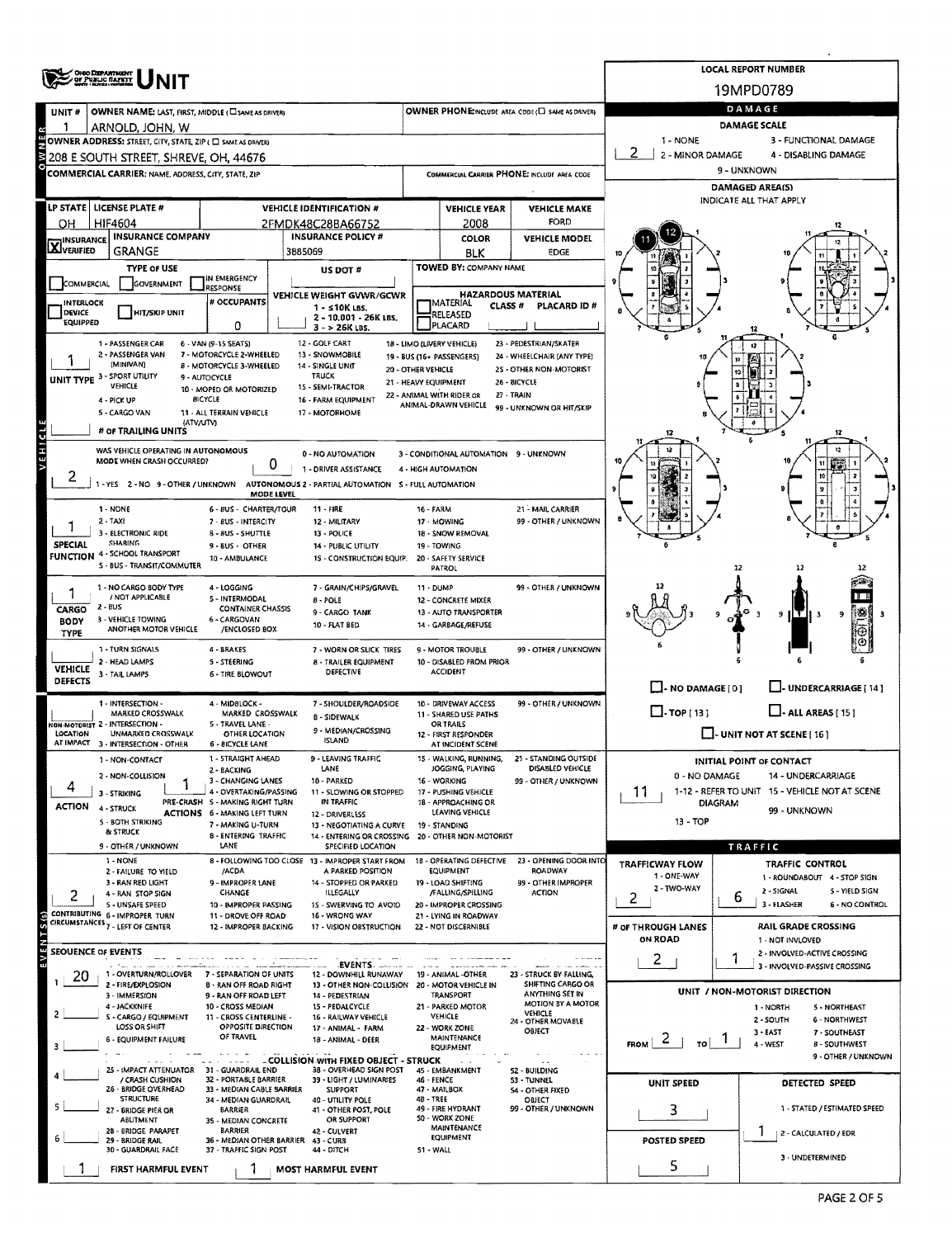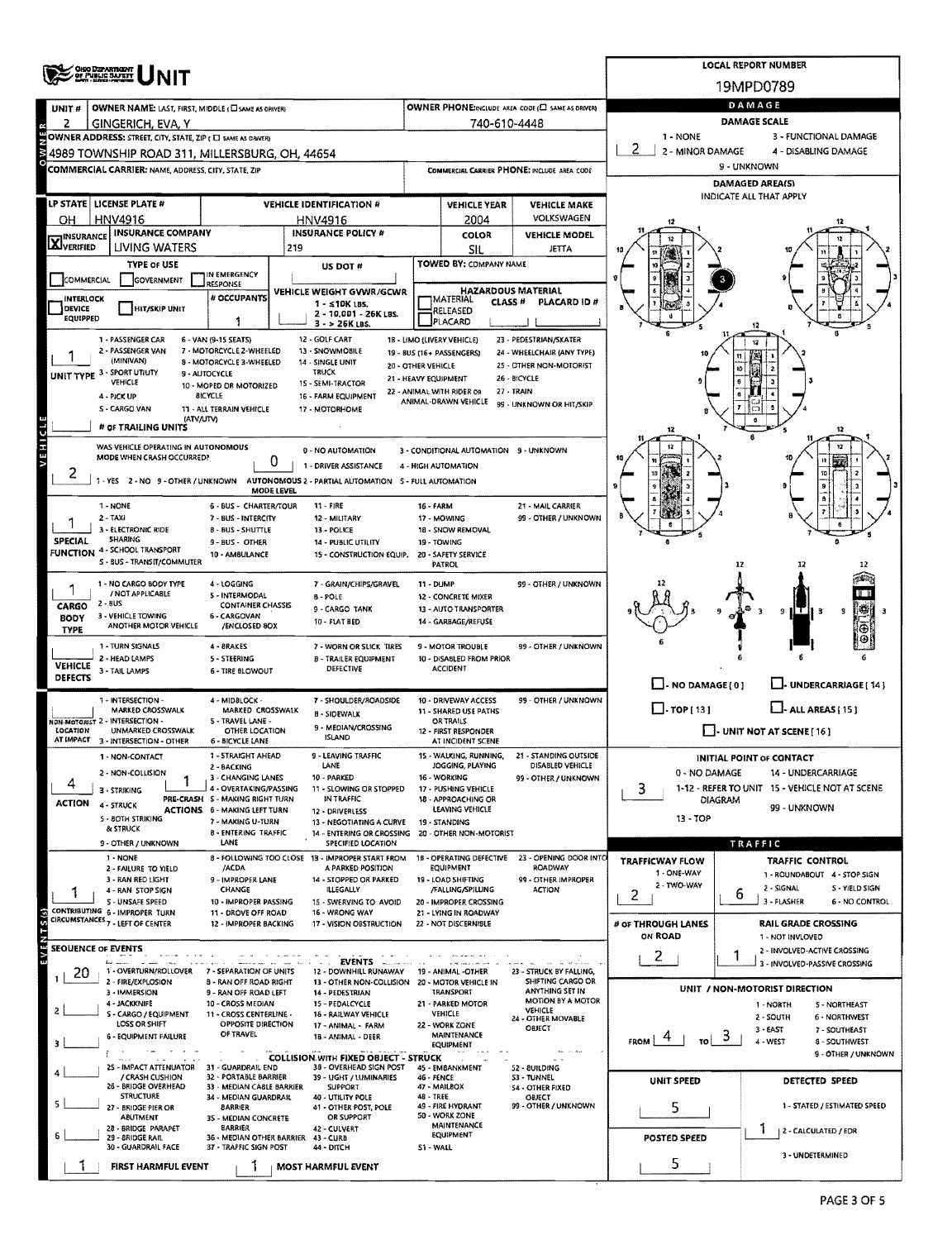| <b>WERE MOTORIST / NON-MOTORIST</b>                         |                                     |                                          |                                   |                                                                             |      |                                                                         |                                                                                | <b>LOCAL REPORT NUMBER</b>                  |                 |                                                                                 |                                                 |                  |                                                                               |                                                                      |                                     |                           |                                                                             |                    |                                  |                                                      |                                                                                               |  |
|-------------------------------------------------------------|-------------------------------------|------------------------------------------|-----------------------------------|-----------------------------------------------------------------------------|------|-------------------------------------------------------------------------|--------------------------------------------------------------------------------|---------------------------------------------|-----------------|---------------------------------------------------------------------------------|-------------------------------------------------|------------------|-------------------------------------------------------------------------------|----------------------------------------------------------------------|-------------------------------------|---------------------------|-----------------------------------------------------------------------------|--------------------|----------------------------------|------------------------------------------------------|-----------------------------------------------------------------------------------------------|--|
|                                                             | UNIT #<br>NAME: LAST, FIRST, MIDDLE |                                          |                                   |                                                                             |      |                                                                         |                                                                                |                                             |                 | 19MPD0789<br>DATE OF BIRTH<br>AGE<br><b>GENDER</b>                              |                                                 |                  |                                                                               |                                                                      |                                     |                           |                                                                             |                    |                                  |                                                      |                                                                                               |  |
|                                                             |                                     | ARNOLD, JOHN, W                          |                                   |                                                                             |      |                                                                         |                                                                                |                                             |                 |                                                                                 |                                                 |                  | 12/13/1928                                                                    |                                                                      |                                     |                           |                                                                             |                    |                                  | м                                                    |                                                                                               |  |
|                                                             |                                     | <b>ADDRESS: STREET, CITY, STATE, ZIP</b> |                                   |                                                                             |      |                                                                         |                                                                                |                                             |                 |                                                                                 |                                                 |                  | 90<br><b>CONTACT PHONE - INCLUDE AREA CODE</b>                                |                                                                      |                                     |                           |                                                                             |                    |                                  |                                                      |                                                                                               |  |
|                                                             |                                     | 208 E SOUTH STREET, SHREVE, OH, 44676    |                                   |                                                                             |      |                                                                         |                                                                                |                                             |                 |                                                                                 |                                                 |                  |                                                                               |                                                                      |                                     |                           |                                                                             |                    |                                  |                                                      |                                                                                               |  |
|                                                             |                                     | INJURIES INJURED<br><b>TAKEN</b>         |                                   | <b>EMS AGENCY (NAME)</b>                                                    |      |                                                                         |                                                                                |                                             |                 | INJURED TAKEN TO: MEDICAL FACILITY (NAME, CITY)                                 |                                                 | <b>USED</b>      | SAFETY EQUIPMENT                                                              |                                                                      | DOT-COMPUANT                        |                           | <b>SEATING</b><br>POSITION                                                  |                    | AIR BAG USAGE                    | <b>EJECTION</b>                                      | <b>TRAPPED</b>                                                                                |  |
| 5                                                           | BY                                  | 11                                       |                                   |                                                                             |      |                                                                         |                                                                                |                                             |                 |                                                                                 |                                                 |                  | 4                                                                             |                                                                      | MC HELMET                           |                           | 1                                                                           |                    | 1<br>1                           |                                                      |                                                                                               |  |
| OTORIST / NON-MOTOR<br><b>OL STATE</b>                      |                                     |                                          | <b>OPERATOR LICENSE NUMBER</b>    |                                                                             |      |                                                                         |                                                                                |                                             | OFFENSE CHARGED |                                                                                 | LOCAL                                           |                  | OFFENSE DESCRIPTION                                                           |                                                                      |                                     |                           |                                                                             |                    |                                  | <b>CITATION NUMBER</b>                               |                                                                                               |  |
| OН                                                          |                                     | RT052611                                 |                                   |                                                                             |      |                                                                         | CODE<br>$\mathsf{I}$                                                           |                                             |                 |                                                                                 |                                                 |                  |                                                                               |                                                                      |                                     |                           |                                                                             |                    |                                  |                                                      |                                                                                               |  |
| OL CLASS                                                    |                                     | <b>ENDORSEMENT</b>                       | <b>RESTRICTION SELECT UP TO 3</b> |                                                                             |      | DRIVER                                                                  | <b>ALCOHOL / DRUG SUSPECTED</b>                                                |                                             |                 |                                                                                 |                                                 | <b>CONDITION</b> | <b>ALCOHOL TEST</b>                                                           |                                                                      |                                     |                           | <b>DRUG TEST(S)</b>                                                         |                    |                                  |                                                      |                                                                                               |  |
| 4                                                           |                                     |                                          |                                   | 3                                                                           |      | $BY_1$                                                                  | <b>DISTRACTED</b>                                                              | <b>ALCOHOL</b>                              | OTHER DRUG      | MARIJUANA                                                                       |                                                 |                  | 1                                                                             | <b>STATUS</b><br>1                                                   | <b>TYPE</b><br>1                    |                           | VALUE                                                                       | <b>STATUS</b><br>٦ | <b>TYPE</b><br>1                 |                                                      | RESULTS SELECT UP TO 4                                                                        |  |
| UNIT #                                                      |                                     |                                          |                                   | <b>NAME: LAST, FIRST, MIDDLE</b>                                            |      |                                                                         |                                                                                |                                             |                 |                                                                                 |                                                 |                  |                                                                               |                                                                      |                                     |                           | DATE OF BIRTH                                                               |                    |                                  | AGE                                                  | <b>GENDER</b>                                                                                 |  |
| 2                                                           |                                     | GINGERICH, EVA, Y                        |                                   |                                                                             |      |                                                                         |                                                                                |                                             |                 |                                                                                 |                                                 |                  |                                                                               |                                                                      |                                     |                           | 05/28/1965                                                                  |                    |                                  | 53                                                   | F                                                                                             |  |
|                                                             |                                     | <b>ADDRESS: STREET, CITY, STATE, ZIP</b> |                                   |                                                                             |      |                                                                         |                                                                                |                                             |                 |                                                                                 |                                                 |                  |                                                                               |                                                                      |                                     |                           | <b>CONTACT PHONE - INCLUDE AREA CODE</b>                                    |                    |                                  |                                                      |                                                                                               |  |
| <b>OTORIST / NON-MOTORIST</b>                               |                                     |                                          |                                   | 4989 TOWNSHIP ROAD 311, MILLERSBURG, OH, 44654                              |      |                                                                         |                                                                                |                                             |                 |                                                                                 |                                                 |                  |                                                                               |                                                                      | 740-610-4448                        |                           |                                                                             |                    |                                  |                                                      |                                                                                               |  |
|                                                             |                                     | <b>INJURIES IINJURED</b><br><b>TAKEN</b> |                                   | <b>EMS AGENCY (NAME)</b>                                                    |      |                                                                         |                                                                                |                                             |                 | <b>INJURED TAKEN TO: MEDICAL FACILITY (NAME, CITY)</b>                          |                                                 | USED             | <b>SAFETY EQUIPMENT</b>                                                       |                                                                      | <b>JDOT-COMPLIANT</b>               |                           | <b>SEATING</b><br><b>POSITION</b>                                           |                    | AIR BAG USAGE                    | <b>EJECTION</b>                                      | <b>TRAPPED</b>                                                                                |  |
| 5                                                           | BY                                  | 111                                      |                                   |                                                                             |      |                                                                         |                                                                                |                                             |                 |                                                                                 |                                                 |                  |                                                                               |                                                                      | MC HELMET                           |                           | 1                                                                           |                    | 1                                |                                                      | 1                                                                                             |  |
|                                                             |                                     |                                          |                                   | OL STATE OPERATOR LICENSE NUMBER                                            |      |                                                                         |                                                                                | OFFENSE CHARGED                             |                 |                                                                                 | LOCAL<br>CODE                                   |                  | <b>OFFENSE DESCRIPTION</b>                                                    |                                                                      |                                     |                           |                                                                             |                    | <b>CITATION NUMBER</b>           |                                                      |                                                                                               |  |
| он                                                          |                                     | RV096418                                 |                                   |                                                                             |      |                                                                         |                                                                                |                                             |                 |                                                                                 |                                                 |                  |                                                                               |                                                                      |                                     |                           |                                                                             |                    |                                  |                                                      |                                                                                               |  |
| OL CLASS                                                    |                                     | <b>ENDORSEMENT</b>                       |                                   | <b>RESTRICTION SELECT UP TO 3</b>                                           |      |                                                                         | ALCOHOL / DRUG SUSPECTED<br><b>DRIVER</b><br><b>CONDITION</b>                  |                                             |                 |                                                                                 |                                                 |                  | ALCOHOL TEST                                                                  |                                                                      |                                     |                           | <b>DRUG TEST(S)</b>                                                         |                    |                                  |                                                      |                                                                                               |  |
| 4                                                           |                                     | 3                                        |                                   |                                                                             |      | <b>DISTRACTED</b><br>ALCOHOL<br>MARUUANA<br>$BY_1$<br><b>OTHER DRUG</b> |                                                                                |                                             |                 | 1                                                                               | <b>STATUS</b><br><b>TYPE</b><br>VALUE<br>1<br>1 |                  |                                                                               | <b>STATUS</b><br>1                                                   | TYPE<br>RESULTS SELECT UP TO 4<br>1 |                           |                                                                             |                    |                                  |                                                      |                                                                                               |  |
| UNIT #                                                      |                                     |                                          |                                   | NAME: LAST, FIRST, MIDDLE                                                   |      |                                                                         |                                                                                |                                             |                 |                                                                                 |                                                 |                  |                                                                               |                                                                      |                                     |                           | DATE OF BIRTH                                                               |                    |                                  | AGE                                                  | <b>GENDER</b>                                                                                 |  |
|                                                             |                                     |                                          |                                   |                                                                             |      |                                                                         |                                                                                |                                             |                 |                                                                                 |                                                 |                  |                                                                               |                                                                      |                                     |                           |                                                                             |                    |                                  |                                                      |                                                                                               |  |
|                                                             |                                     | <b>ADDRESS: STREET, CITY, STATE, ZIP</b> |                                   |                                                                             |      |                                                                         |                                                                                |                                             |                 |                                                                                 |                                                 |                  |                                                                               | <b>CONTACT PHONE - INCLUDE AREA CODE</b>                             |                                     |                           |                                                                             |                    |                                  |                                                      |                                                                                               |  |
|                                                             |                                     |                                          |                                   |                                                                             |      |                                                                         |                                                                                |                                             |                 |                                                                                 |                                                 |                  |                                                                               |                                                                      |                                     |                           |                                                                             |                    |                                  |                                                      |                                                                                               |  |
|                                                             |                                     | INJURIES INJURED<br>TAKEN                |                                   | <b>EMS AGENCY (NAME)</b>                                                    |      |                                                                         |                                                                                |                                             |                 | INJURED TAKEN TO: MEDICAL FACILITY (NAME, CITY)                                 |                                                 | USED             | <b>SAFETY EQUIPMENT</b>                                                       | <b>SEATING</b><br>AIR BAG USAGE<br>100T-COMPLIANT<br><b>POSITION</b> |                                     |                           |                                                                             |                    | <b>EJECTION</b>                  | <b>TRAPPED</b>                                       |                                                                                               |  |
|                                                             | B٧                                  |                                          |                                   |                                                                             |      |                                                                         |                                                                                |                                             |                 |                                                                                 |                                                 |                  |                                                                               | MC HELMET                                                            |                                     |                           |                                                                             |                    |                                  |                                                      |                                                                                               |  |
| OTORIST / NON-MOTORIST                                      |                                     |                                          |                                   | OL STATE OPERATOR LICENSE NUMBER                                            |      |                                                                         |                                                                                | OFFENSE CHARGED                             |                 |                                                                                 | LOCAL<br>CODE                                   |                  | OFFENSE DESCRIPTION                                                           |                                                                      |                                     |                           |                                                                             |                    |                                  | <b>CITATION NUMBER</b>                               |                                                                                               |  |
| OL CLASS                                                    |                                     | <b>ENDDRSEMENT</b>                       |                                   |                                                                             |      |                                                                         |                                                                                |                                             |                 |                                                                                 |                                                 |                  |                                                                               | <b>ALCOHOL TEST</b>                                                  |                                     |                           |                                                                             |                    | <b>DRUG TEST(S)</b>              |                                                      |                                                                                               |  |
|                                                             |                                     |                                          |                                   | <b>RESTRICTION SELECT UP TO 3</b>                                           |      |                                                                         | ALCOHOL / DRUG SUSPECTED<br>DRIVER<br><b>DISTRACTED</b><br>ALCOHOL<br>MARUUANA |                                             |                 |                                                                                 | <b>CONDITION</b>                                | <b>STATUS</b>    | TYPE                                                                          |                                                                      | VALUE                               | <b>STATUS</b>             | TYPE                                                                        |                    | RESULTS SELECT UP TO 4           |                                                      |                                                                                               |  |
|                                                             |                                     |                                          |                                   |                                                                             |      | B٧                                                                      |                                                                                |                                             | OTHER DRUG      |                                                                                 |                                                 |                  |                                                                               |                                                                      |                                     |                           |                                                                             |                    |                                  |                                                      |                                                                                               |  |
|                                                             | <b>INJURIES</b>                     |                                          |                                   | <b>SEATING POSITION</b>                                                     |      |                                                                         | <b>AIR BAG</b>                                                                 |                                             |                 | <b>OL CLASS</b>                                                                 |                                                 |                  | OL RESTRICTION(S) DRIVER DISTRACTION                                          |                                                                      |                                     |                           |                                                                             |                    |                                  | <b>TEST STATUS</b>                                   |                                                                                               |  |
| 1 - FATAL<br>2 <sup>1</sup> SUSPECTED SERIOUS               |                                     |                                          |                                   | - FRONT - LEFT SIDE<br>(MOTORCYCLE DRIVER)                                  |      |                                                                         | 1 - NOT DEPLOYED<br>2- DEPLOYED FRONT<br>3 - DEPLOYED SIDE                     |                                             |                 | 4 - CLASS A.吟<br>2 - CLASS B                                                    |                                                 |                  | 11 - ALCOHOL INTERLOCK<br><b>DEVICE</b>                                       |                                                                      |                                     |                           | NOT DISTRACTED<br>2. MANUALLY OPERATING AN                                  |                    |                                  | 1 - NONE GIVEN and the state<br>2 - TEST REFUSED     |                                                                                               |  |
| <b>INJURY</b><br>3 - SUSPECTED MINOR                        | -868                                |                                          |                                   | ! » FRONT := MIDDLE"<br>3 - FRONT - RIGHT SIDE<br>4 - SECOND - LEFT SIDE    |      | <b>FRONT/SIDE</b>                                                       | 4 - DEPLOYED BOTH                                                              |                                             |                 | $3 - CLASSC$                                                                    |                                                 |                  | (2 - CDL)NTRASTATE ONLY<br>3 - CORRECTIVE LENSES                              |                                                                      |                                     |                           | <sub>S</sub> ELECTRONIC and a strategies<br><b>COMMUNICATION DEVICE</b>     |                    |                                  | <b>3 - TEST GIVEN,</b>                               | ొన్నా గ్రా<br>CONTAMINATED SAMPLE                                                             |  |
| INJURY<br>4 POSSIBLE INJURY                                 |                                     |                                          |                                   | (MOTORCYCLE PASSENGER)                                                      |      |                                                                         | 5 - NOT APPLICABLE<br>9 - DEPLOYMENT UNKNOWN                                   |                                             |                 | 4 - REGULAR CLASS<br>$(OHIO = D)$ .                                             |                                                 |                  | 4 - FARM WAIVER<br>S - EXCEPT CLASS A BUS<br>6 - EXCEPT CLASS A               |                                                                      |                                     | <b>MALINGL</b>            | <b>ITEXTING, TYPING,"</b><br>3 TALKING ON HANDS-FREE                        |                    |                                  | / UNUSABLE<br>$-$ TEST GIVEN $_{2}$ : $\pi$          |                                                                                               |  |
| 5 - NO APPARENT INJURY                                      |                                     |                                          |                                   | S - SECOND - MIDDLE<br>- ∤6≒ SECOND - RIGHT SIDE "<br>7 - THIRD - LEFT SIDE |      |                                                                         | Allenya                                                                        | 计人名利格                                       |                 | 5 - M/C MOPED ONLY                                                              |                                                 |                  | & CLASS B BUS<br>- EXCEPT TRACTOR-TRAILER                                     |                                                                      |                                     |                           | <b>COMMUNICATION DEVICE</b><br>4 - TALKING ON HAND-HELD                     |                    |                                  | <b>RESULTS KNOWN.</b><br>S - TEST GIVEN,             |                                                                                               |  |
|                                                             |                                     | <b>INJURIES TAKEN BY</b>                 |                                   | (MOTORCYCLE SIDE CAR)<br>8 - THIRD - MIDDLE                                 |      |                                                                         | <b>EJECTION</b><br>$1$ , not eiected, $-1$                                     |                                             |                 | 6 - NO VALIDIOLET                                                               |                                                 |                  | 8 - INTERMEDIATE LICENSE<br><b>RESTRICTIONS</b>                               |                                                                      |                                     |                           | COMMUNICATION DEVICE<br>5 - OTHER ACTIVITY WITH AN                          |                    |                                  | RESULTS UNKNOWN                                      | <b>ALCOHOL TEST TYPE</b>                                                                      |  |
| 1 - NOT TRANSPORTED<br><b>TREATED AT SCENE</b>              |                                     |                                          |                                   | 9 - THIRD - RIGHT SIDE<br>10 - SLEEPER SECTION                              |      |                                                                         | 2 - PARTIALLY EJECTED<br><b>ST-TOTALLY EJECTED</b> 1 (3)                       |                                             |                 | <b>OL ENDORSEMENT</b>                                                           |                                                 |                  | - LEARNER'S PERMIT<br><b>RESTRICTIONS</b>                                     |                                                                      |                                     |                           | ELECTRONIC DEVICE.<br>6 - PASSENGER                                         |                    | 1 - NONE<br>2 <sup>%</sup> BLOOD |                                                      |                                                                                               |  |
| 2 - EMS                                                     |                                     |                                          |                                   | OF TRUCK CAB<br>11 - PASSENGER IN                                           |      |                                                                         | 4 - NOT APPLICABLE                                                             |                                             |                 | H - HAZMAT<br>M - MOTORCYCLE                                                    |                                                 |                  | 10 - LIMITED TO DAYLIGHT<br>«ONLY *****                                       |                                                                      |                                     |                           | 7 - OTHER DISTRACTION<br>INSIDE THE VEHICLE<br><b>8 - OTHER DISTRACTION</b> |                    | 3 - URINE<br>4 - BREATH          |                                                      |                                                                                               |  |
| 3 - POLICE<br>9 - OTHER / UNKNOWN                           |                                     |                                          |                                   | OTHER ENCLOSED CARGO<br>AREA (NON-TRAIUNG UNIT,                             |      | 1-NOT TRAPPED                                                           | <b>TRAPPED</b>                                                                 |                                             |                 | P - PASSENGER                                                                   |                                                 |                  | <b>11 - UMITED TO EMPLOYMENT</b><br><b>12 - LIMITED - OTHER</b>               |                                                                      |                                     |                           | <b>SOUTSIDE THE VEHICLE</b><br>9 - OTHER / UNKNOWN.                         |                    | $3-15 -$ OTHER $-$               |                                                      | ent,                                                                                          |  |
|                                                             |                                     | <b>SAFETY EQUIPMENT</b>                  |                                   | <b>BUS, PICK-UP WITH CAP)</b><br>12 - PASSENGER IN                          |      |                                                                         | MECHANICAL MEANS                                                               | 2 - EXTRICATED.BY <sup>27</sup> - 200 x 200 |                 | $\mathsf{N}\cdot\mathsf{TANKER} \cong \mathbb{Z}^{\times}$<br>Q - MOTOR SCOOTER |                                                 |                  | <b>13 - MECHANICAL DEVICES</b><br>(SPECIAL BRAKES, HAND<br>CONTROLS, OR OTHER |                                                                      |                                     |                           | <b>CONDITION</b>                                                            |                    | 1 - NONE                         | <b>DRUG TEST TYPE</b>                                |                                                                                               |  |
| 1 - NONE USED                                               |                                     |                                          |                                   | UNENCLOSED CARGO AREA<br>13 - TRAILING UNIT                                 |      | 3:- FREED BY                                                            |                                                                                | NON-MECHANICAL MEANS                        |                 | R - THREE-WHEEL                                                                 |                                                 |                  | <b>ADAPTIVE DEVICES)</b><br>14 - MILITARY VEHICLES ONLY                       |                                                                      |                                     |                           | - APPARENTLY NORMAL<br><b>2 - PHYSICAL IMPAIRMENT</b>                       |                    | 2 - BLOOD<br>3 - URINE           | $\mathcal{P}^{\text{H}}$                             | $\mathcal{L}_{\mathcal{L}}\left(\mathcal{L}_{\mathcal{L}}^{\mathcal{L}}\right)_{\mathcal{L}}$ |  |
| 2 - SHOULDER BELT ONLY<br>USED MA Line of                   |                                     |                                          |                                   | 14 - RIDING ON VEHICLE<br><b>EXTERIOR</b>                                   |      |                                                                         |                                                                                |                                             |                 | <b>MOTORCYCLE</b><br><b>S - SCHOOL BUS'</b>                                     |                                                 |                  | 15 - MOTOR VEHICLES<br><b>WITHOUT AIR BRAKES</b>                              |                                                                      |                                     |                           | 3 - EMOTIONAL (E.G.,<br>DEPRESSED, ANGRY,                                   |                    | 4 - OTHER                        | $\mathbf{M}_k$                                       |                                                                                               |  |
| - LAP BELT ONLY USED<br>4 - SHOULDER & LAP BELT             |                                     |                                          |                                   | (NON-TRAILING UNIT).<br>15 - NON-MOTORIST                                   |      |                                                                         |                                                                                | ே ஐநுபர்                                    |                 | <b>T - DOUBLE &amp; TRIPLE</b><br><b>TRAILERS</b>                               |                                                 |                  | 16 - OUTSIDE MIRROR,<br><b>17 - PROSTHETIC AID</b>                            |                                                                      |                                     | DISTURBED)<br>4 - ILLNESS |                                                                             |                    |                                  | 1 - AMPHETAMINES                                     | <b>DRUG TEST RESULT(S)</b>                                                                    |  |
| USED Shooking in the<br>5 - CHILD RESTRAINT SYSTEM          |                                     |                                          |                                   | 199 - OTHER / UNKNOWN a                                                     |      |                                                                         |                                                                                | $\mathcal{S}_{N}^{(n)}$                     |                 | X - TANKER / HAZMAT                                                             |                                                 |                  | $18 -$ OTHER $\frac{1}{2}$                                                    |                                                                      |                                     |                           | 15 - FELL ASLEEP, FAINTED,<br>FATIGUED, ETC.                                |                    |                                  | <b>Z - BARBITURATES SARA</b><br>3. - BENZODIAZEPINES |                                                                                               |  |
| <b>- FORWARD FACING</b><br><b>6. CHILD RESTRAINT SYSTEM</b> |                                     |                                          |                                   |                                                                             |      |                                                                         |                                                                                | -3<br>W                                     |                 | $\sim$ $Z$ (Section ).<br><b>GENDER</b>                                         |                                                 |                  | $\sim 10$<br>1.48                                                             |                                                                      |                                     |                           | 6 JUNDER THE INFLUENCE OF<br>MEDICATIONS / DRUGS /                          |                    | S - COCAINE                      | 4 - CANNABINOIDS -                                   | 91.                                                                                           |  |
| <b>REAR FACING</b><br>7 - BOOSTER SEAT                      |                                     |                                          |                                   |                                                                             |      |                                                                         |                                                                                | 음주                                          |                 | F - FEMALE                                                                      |                                                 |                  |                                                                               |                                                                      |                                     | <b>ALCOHOL</b>            | ≪®∽r{9,÷OTHER / UNKNOWN、                                                    |                    | 7 - OTHER                        | 6 - OPIATES / OPIOIDS                                |                                                                                               |  |
| 8 - HELMET USED<br>9 - PROTECTIVE PADS USED                 |                                     |                                          |                                   |                                                                             |      |                                                                         |                                                                                |                                             |                 | M - MALE<br>U - OTHER / UNKNOWN                                                 |                                                 |                  |                                                                               |                                                                      |                                     |                           |                                                                             |                    |                                  | 8 - NEGATIVE RESULTS                                 |                                                                                               |  |
| 10 - REFLECTIVE CLOTHING                                    |                                     | (ELBOWS, KNEES, ETC)                     |                                   | المهلوم المحكم<br>ą.                                                        |      |                                                                         |                                                                                |                                             |                 | W.                                                                              |                                                 |                  |                                                                               |                                                                      |                                     |                           |                                                                             |                    |                                  |                                                      | in a baile an<br>化器态                                                                          |  |
| 11-LIGHTING-PEDESTRIAN<br><b>J BICYCLE ONLY</b>             |                                     | 99 - OTHER / UNKNOWN                     |                                   | 燃料<br>しょ 傷やり                                                                | (調整) |                                                                         |                                                                                | 250 apr<br>ndin.                            |                 |                                                                                 |                                                 |                  |                                                                               |                                                                      |                                     |                           |                                                                             | m€°                |                                  |                                                      | 世盛彦                                                                                           |  |

 $\sim$   $\sim$ 

 $\bar{\alpha}$